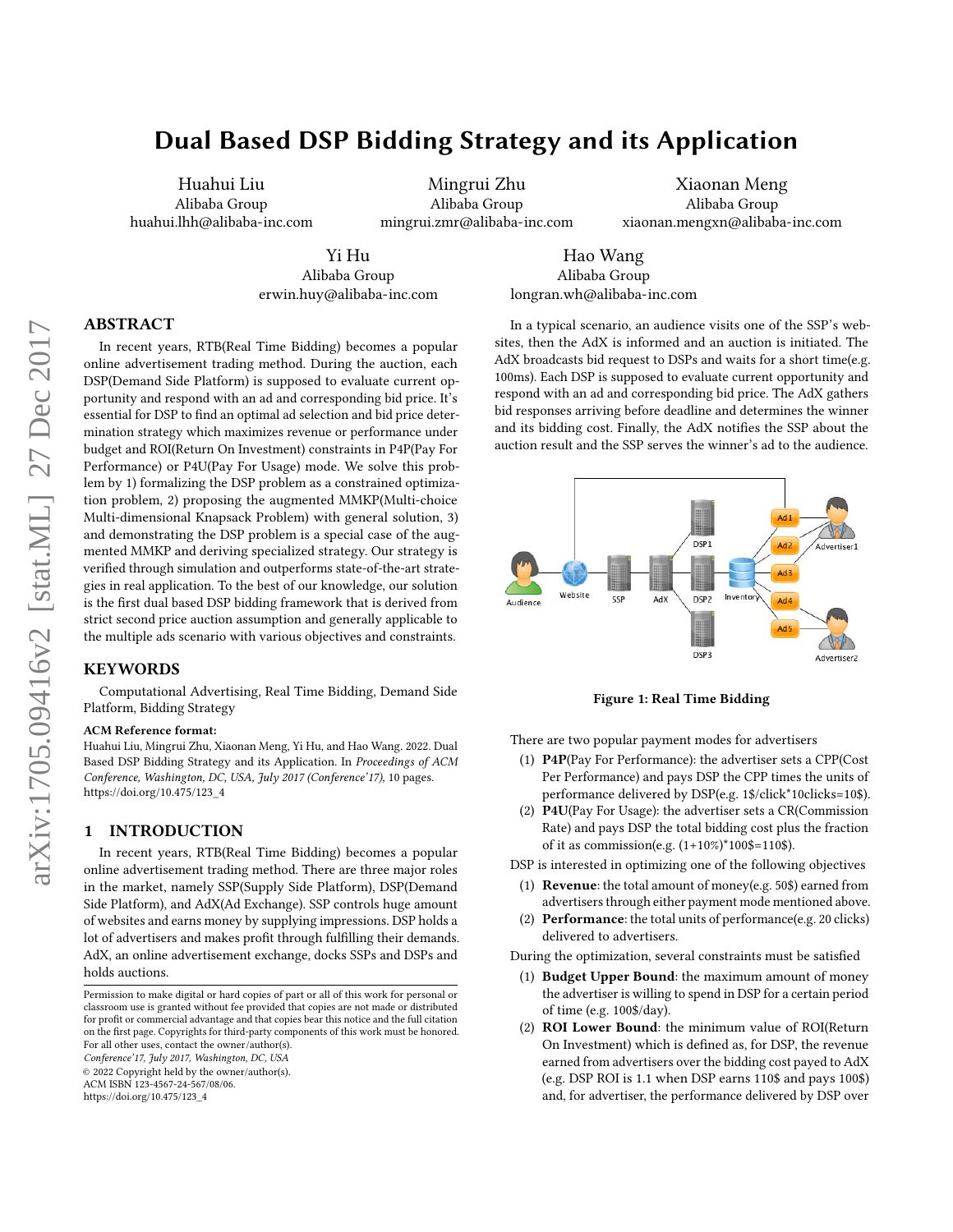Conference'17, July 2017, Washington, DC, USA Huahui Liu, Mingrui Zhu, Xiaonan Meng, Yi Hu, and Hao Wang

the money spent in DSP (e.g. advertiser ROI is 0.8 when advertiser spends 100\$ for 80 clicks).

It's essential for DSP to find an optimal ad selection and bid price determination strategy which maximizes revenue or performance under budget and ROI constraints in P4P or P4U mode. We solve this problem by

- (1) formalizing the DSP problem as a constrained optimization problem(Section [3\)](#page-1-0),
- (2) proposing the augmented MMKP(Multi-choice Multi-dimensional Knapsack Problem) with general solution(Section [4\)](#page-2-0),
- (3) and demonstrating the DSP problem is a special case of the augmented MMKP and deriving specialized strategy(Section [5\)](#page-5-0).

Our strategy is verified through simulation(Section [6\)](#page-5-1) and outperforms state-of-the-art strategies in real application(Section [7\)](#page-6-0). To the best of our knowledge, our solution is the first dual based DSP bidding framework that is derived from strict second price auction assumption and generally applicable to the multiple ads scenario with various objectives and constraints. These are the main contributions of this document.

Before further discussion, it's worth to mention several points about our problem configuration. First, PPI(Performance Per Impression) is defined as the expected performance of one impression with certain ad and its accurate prediction is of great importance in performance estimation. However, PPI prediction is beyond the scope of this document and we assume that the PPI is always explicitly provided in the rest of our discussion. Second, it is assumed that all advertisers agree to the same payment mode and performance metric and DSP prefers to optimize a pure objective rather than a hybrid one. Third, the CPP in P4P mode or CR in P4U mode are set on the ad level, i.e. the advertiser is able to set different CPP or CR for his ads. And the constraints are set on ad group level, e.g. the budget might be shared by ads of the same advertiser and DSP might be interested in controlling its global ROI. At last, the ROI lower bound for advertiser could also be interpreted as the CPP upper bound which might be more familiar to some readers.

#### 2 RELATED WORKS

[\[14\]](#page-9-1) suggests a linear bidding strategy which, given base price, bids in proportion to the relative quality of impression. However, their method is a heuristic one and lacks theoretical foundations.

Based on calculus of variations, [\[21\]](#page-9-2) suggests a non-linear relationship between optimal bid price and KPIs. However, their strategy is derived from first price auction assumption which doesn't hold in RTB. Besides, winning rate is explicitly modeled as a function of bid price in [\[21\]](#page-9-2). To find the analytical solution of the optimal bid price, the winning rate function must be of specific forms, which makes their method inflexible.

Both win rate and winning price are estimated in [\[11\]](#page-9-3), and the corresponding bidding strategy is provided. However, their strategy doesn't consider any constraints(i.e. budget) which are common in real DSP applications.

While all above researches consider only one campaign, [\[20\]](#page-9-4) extends [\[21\]](#page-9-2) and proposes bidding strategy for multiple campaigns. However, [\[20\]](#page-9-4) also shares the drawbacks of [\[21\]](#page-9-2) as listed above.

[\[5\]](#page-9-5) studies the joint optimization of multiple objectives with priorities. [\[18\]](#page-9-6) argues that the bid price should be decided based on the performance lift rather than absolute performance value. Risk management of RTB is discussed and risk-aware bidding strategy is proposed in [\[19\]](#page-9-7). By modeling the state transition of auction competition, the optimal bidding policy is derived in [\[1\]](#page-9-8) based on reinforcement learning theory.

The probability estimation of interested feedbacks plays a central role in performance based advertising. CTR(Click Through Rate) prediction is of great importance and extensively studied by researchers. FTRL-Proximal, an online learning algorithm, is proposed in [\[12\]](#page-9-9) and sparse model is learned for CTR prediction. In [\[6\]](#page-9-10), a hybrid model which combines decision trees with logistic regression outperforms either of these methods on their own. In [\[7\]](#page-9-11), field-aware factorization machines are used to predict CTR. Compared with clicks, the conversions are even more rare and harder to predict. To tackle the data sparseness, a hierarchical method is proposed in [\[10\]](#page-9-12) for CVR(Conversion Rate) prediction. Feedbacks are usually delayed in practice and [\[2\]](#page-9-13) tries to distinguish negative training samples without feedbacks eventually from those with delayed ones.

Bidding landscape is studied in [\[4\]](#page-9-14) and log normal is used to model the distribution of winning price. [\[16\]](#page-9-15) predicts win price with censored data, which utilizes both winning and losing samples in the sealed auction. Traffic prediction for DSP is discussed in [\[8\]](#page-9-16). Budget pacing is achieved through throttling in [\[17\]](#page-9-17) and bid price adjustment in [\[9\]](#page-9-18).

Our work is mainly inspired by [\[3\]](#page-9-19) in which compact allocation strategy, after modeling its problem as linear programming, is derived from complementary slackness. Sealed second price auction is studied in [\[15\]](#page-9-20). After all, DSP problem is a sort of online matching problem and [\[13\]](#page-9-21) is an informative survey of this area.

## <span id="page-1-0"></span>3 FORMALIZATION

#### 3.1 Primal

The DSP problem could be formalized as follows. Once we bid Impression with  $Ad$ , it results in gain  $V$  and resource consumptions W, both of which are functions of BidPrice. Our total gain should be maximized under resource constraints  $B$  with  $x$  and  $BidPrice$ as variables. In addition, each Impression should be distributed to no more than one Ad. To conquer the computational hardness, indicator variable x is relaxed from  $\{0, 1\}$  to  $[0, 1]$ . Although most kinds of resources(e.g. budget) are sort of private and only accessible to very limited number of Ads in practice, we assume, without loss of generality, that all resources are public and shared by all Ads in this formalization.

$$
\max_{x_{ij}, b p_{ij}} \quad \sum_{ij} x_{ij} V_{ij} (b p_{ij}) \tag{1}
$$

$$
\text{s.t.} \quad \sum_{ij} x_{ij} W_{ij}^{(k)} (bp_{ij}) \le B^{(k)} \qquad \forall k \tag{2}
$$

$$
\sum_{j} x_{ij} \le 1 \qquad \forall i \qquad (3)
$$

$$
x_{ij} \ge 0 \qquad \qquad \forall i,j \qquad \qquad (4)
$$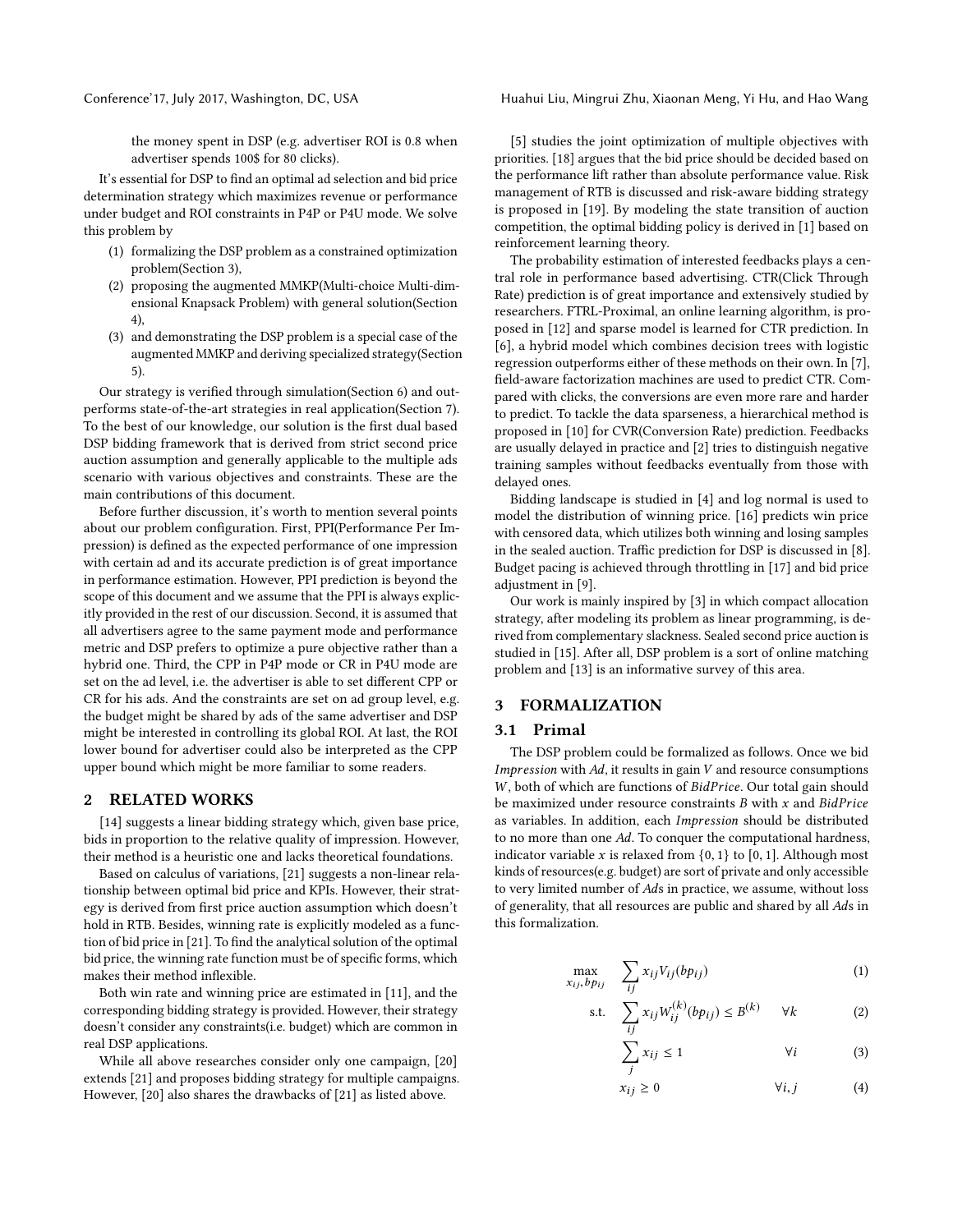Dual Based DSP Bidding Strategy and its Application Conference' Conference' 17, July 2017, Washington, DC, USA

 $i \in \{1, 2, ..., N\}$  is the index of Impression

 $j$  ∈ {1, 2, ..., *M*} is the index of *Ad* 

 $k \in \{1, 2, ..., K\}$  is the index of Constraint

 $x_{ij}$  is a relaxed variable, indicating whether Impression<sub>i</sub> should be given to  $Ad<sub>i</sub>$ 

 $bp_{ij}$ , short for BidPrice<sub>ij</sub>, is a variable

 $V_{ij}(bp)$  is the gain function of *BidPrice* with support  $[0, \infty)$ 

with support  $[0, \infty)$ <br> $B(k)$  is a recourse  $\frac{f(k)}{f(j)}(bp)$  is the k-th resource consumption function of *BidPrice*<br>support  $[0, \infty)$ 

 $\ ^{(k)}$  is a resource limit constant

B The above formalization might seem too abstract to capture the details of those practical objectives and constraints discussed in Section [1.](#page-0-0) To make things clearer, we

- (1) derive the expected winning probability and bidding cost under second price auction assumption(Section [3.2\)](#page-2-1),
- (2) define the utility function family  $\mathscr F$  based on previous derivation(Section [3.3\)](#page-2-2),
- (3) and show how to systematically encode those practical objectives and constraints into above formalization by setting *B* and choosing  $V(bp)$  and  $W(bp)$  from  $\mathcal{F}$  (Section [3.4\)](#page-2-3).

## <span id="page-2-1"></span>3.2 Second Price Auction

Most AdXes adopt sealed second price auction mechanism in which the DSP with the highest bid price wins and pays the second highest bid price. For example, three DSPs bid 2\$, 1\$, 3\$ respectively, so the third DSP wins and pays 2\$. Furthermore, only the winner has access to the second highest bid price while the others observe nothing except the fact that they lose.

Due to the dynamic nature of auction, the outcome is random. To model this uncertainty,  $p_i(x)$  is defined as the distribution of the highest bid price among all other DSPs' bid prices for  $Impression_i$ with support  $[0, \infty)$ . In another word, the most competitive DSP will bid x for Impression<sub>i</sub> with probability  $p_i(x)dx$ .

To win *Impression<sub>i</sub>*, our *BidPrice* must be higher than *x*, but we look that we were the expected winning probability will only pay  $x$  eventually. Then the expected winning probability and bidding cost for our DSP could be defined as follows. As our  $BidPrice$  goes infinite, we'll win Impression; with probability 1 and our bidding cost must be the mean of  $p_i(x)$ .

*Definition 3.1. Prob<sub>i</sub>(BidPrice) =* 
$$
\int_0^{BidPrice} p_i(x) dx
$$
*Definition 3.2. Cost<sub>i</sub>(BidPrice) =* 
$$
\int_0^{BidPrice} x p_i(x) dx
$$

It is the non-negativity property of  $p_i(x)$  and the integral forms of  $Prob<sub>i</sub>(BidPrice)$  and  $Cost<sub>i</sub>(BidPrice)$  which play a central role in our theory(Section [3.3\)](#page-2-2). Except that, we make little, if any, assumption about the distribution family of  $p_i(x)$ . In addition, in some special cases, even explicit modeling of  $p_i(x)$  is unnecessary (Section [5.3](#page-5-2) & [5.4\)](#page-5-3), which simplifies the implementation of our strategy.

Whenever it's mandatory,  $p_i(x)$  could be modeled with method proposed by [\[16\]](#page-9-15). We could pick a distribution family  $p(x; \theta)$ (e.g. log normal) with parameter  $\theta$  and learn a parameter predictor  $\hat{\theta}(i)$  from historical bidding data which maximizes the following likelihood.

$$
\prod_{i \in Win} p_i(Cost_i; \hat{\theta}(i)) \prod_{i \in Loss} \int_{BidPrice_i}^{\infty} p_i(x; \hat{\theta}(i)) dx
$$
 (5)

The likelihood could be separated into two parts, i.e. one for the impressions we won and the other for those we lost. For any *Impression<sub>i</sub>* that we won, the bid price of the most competitive DSP must be equal to our  $Cost_i$ , which suggests the first part. Otherwise, the only thing for sure is that it must be higher than our  $BidPrice$ . the only thing for sure is that it must be higher than our  $BidPrice_i$ , which suggests the second part.

#### <span id="page-2-2"></span>3.3 Utility Function Family

The practical  $V(bp)$  and  $W(bp)$  in DSP problem come from a certain family which is defined here and whose properties are shown without proof.

Definition 3.3.  $\mathscr F$  is the function family that  $\forall f \in \mathscr F$  is of the form  $f(bp; \phi, \psi, p(x)) = \phi Prob(bp) + \psi Cost(bp) = \int_0^{bp} (\phi + \psi cost(bp)) d\phi$  $\psi x)p(x)dx$ .

<span id="page-2-4"></span>THEOREM 3.4. Given  $\forall f \in \mathcal{F}$ , we have  $f' = (\phi + \psi b p) p (b p)$ .

<span id="page-2-6"></span>THEOREM 3.5. Given 
$$
\forall f \in \mathcal{F}
$$
, we have arg max  $f = -\phi/\psi$ .

<span id="page-2-7"></span>THEOREM 3.6. Given  $\forall g, h \in \mathscr{F}$  with shared  $p(x)$  and  $\psi$ , we have  $\max_{bp} g \ge \max_{bp} f$  if and only if  $\phi_g \ge \phi_f$ .

<span id="page-2-5"></span>THEOREM 3.7. Given  $\forall g, h \in \mathscr{F}$  with shared  $p(x)$ , we have  $\frac{d^2}{dg}$  $\frac{n}{2}$  = dд  $φ_gψ_h$ - $ψ_gφ_h$ 

 $\frac{\varphi g \varphi h - \varphi g \varphi h}{(\phi_g + \psi_g b p)^3 p(b p)}$ .

 $\overline{f}$ 

 $\overline{f}$ 

All above theorems are listed here for summarization purpose and will be referenced when actually used. It's safe to skip them for now and come back later.

#### <span id="page-2-3"></span>3.4 Objectives and Constraints

There are 4 practical objectives as listed in Table [1,](#page-3-0) i.e. revenue and performance objectives in P4P and P4U modes. It's straightforward to encode those objectives into standard form by definition.

There are 6 practical constraints as listed in Table [4,](#page-6-1) i.e. budget, DSP ROI and advertiser ROI constraints in P4P and P4U modes. Constraints like budget could be expressed in standard form naturally. Others, though not so obvious at the first glance, could be rewritten into standard form as well.

Take DSP ROI constraint in P4P mode for example. By definition, we have

$$
\frac{\sum_{ij} x_{ij} CPP_j PPI_{ij} Prob_i(bp_{ij})}{\sum_{ij} x_{ij} Cost_i(bp_{ij})} \geq ROI^{(k)}
$$
(6)

ij After multiplying both sides with the denominator, subtracting both sides with the nominator, and combining items by  $x_{ij}$ , we have

$$
\sum_{ij} x_{ij} \{ROI^{(k)}Cost_i(bp_{ij}) - CPP_jPPI_{ij}Prob_i(bp_{ij})\} \le 0 \quad (7)
$$

It's easy to encode this constraint into standard form with  $\phi =$ <br>CPD-PDL  $\psi = POI^{(k)}$  and  $P^{(k)} = 0$  $-CPP_jPPI_{ij}$ ,  $\psi = ROI^{(k)}$  and  $B^{(k)} = 0$ .

## <span id="page-2-0"></span>4 AUGMENTED MMKP

#### 4.1 Primal

Now we propose the augmented MMKP which could be formalized as follows and seen as an extension of MMKP with infinitely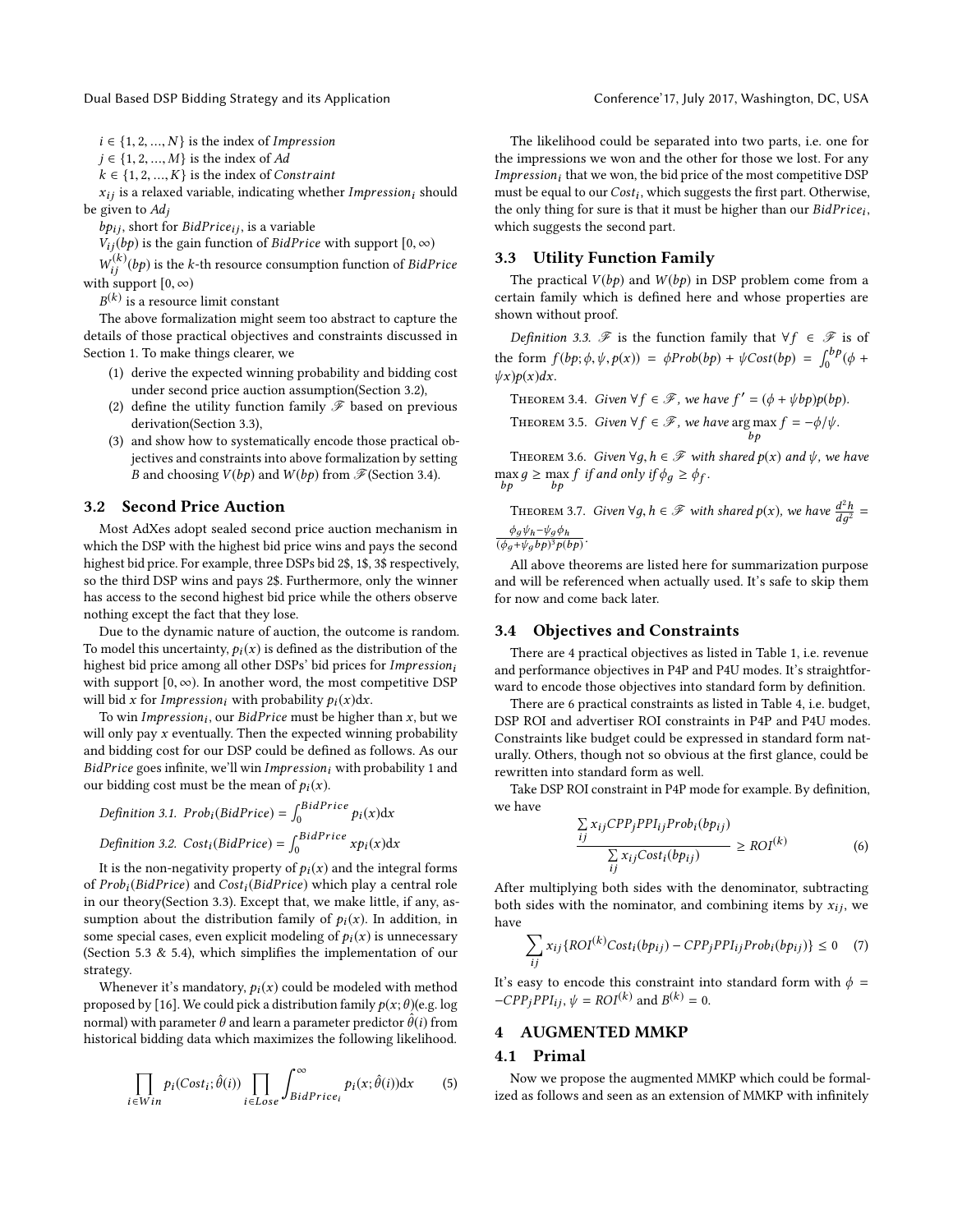<span id="page-3-0"></span>

| Mode             | Type        | Definition                                   | $V_{ij}(bp)$    |            |  |
|------------------|-------------|----------------------------------------------|-----------------|------------|--|
|                  |             |                                              |                 | Ψ          |  |
| P <sub>4</sub> P | Revenue     | $\sum x_{ij} CPP_j PPI_{ij} Prob_i(bp_{ij})$ | $CPP_iPPI_{ij}$ |            |  |
|                  | Performance | $\sum x_{ij} PPI_{ij} Prob_i(bp_{ij})$       | $PPI_{ij}$      |            |  |
| P4U              | Revenue     | $\sum x_{ij}(1+CR_j)Cost_i(bp_{ij})$         | $\theta$        | $1 + CR_i$ |  |
|                  | Performance | $\sum x_{ij} PPI_{ij} Prob_i(bp_{ij})$       | $PPI_{ii}$      |            |  |
|                  |             |                                              |                 |            |  |

#### Table 1: Practical Objectives

## Table 2: Practical Constraints

| Mode             | Type           | Definition                                                                                                        | $W_{ii}^{(k)}(bp)$                   | $R^{(k)}$                |                            |
|------------------|----------------|-------------------------------------------------------------------------------------------------------------------|--------------------------------------|--------------------------|----------------------------|
|                  |                |                                                                                                                   |                                      | Ŵ                        |                            |
| P <sub>4</sub> P | Budget         | $\sum x_{ij} CPP_j PPI_{ij} Prob_i(bp_{ij}) \leq Budget^{(k)}$                                                    | $CPP_iPPI_{ij}$                      | $\Omega$                 | $Budge \overline{t^{(k)}}$ |
|                  | DSP ROI        | $\sum x_{ij} CPP_j PPI_{ij} Prob_i(bp_{ij})$<br>$\frac{1}{\sum x_{ij}Cost_i(bp_{ij})} \geq ROI^{(k)}$             | $-CPP_iPPI_{ij}$                     | ROI <sup>(k)</sup>       |                            |
|                  | Advertiser ROI | $\sum x_{ij} PPI_{ij} Prob_i(bp_{ij})$<br>$\frac{i j}{\sum x_{ij} CPP_j PPI_{ij} Prob_i(bp_{ij})} \geq ROI^{(k)}$ | $CPP_i PPI_{ij}ROI^{(k)} - PPI_{ij}$ | $\Omega$                 |                            |
| P <sub>4</sub> U | Budget         | $\sum x_{ij}(1+CR_j)Cost_i(bpi_j) \leq Budget^{(k)}$                                                              | $\Omega$                             | $(1 + CR_i)$             | $Budget^{(k)}$             |
|                  | <b>DSP ROI</b> | $\frac{\sum x_{ij}(1+CR_j)Cost_i(bp_{ij})}{\sum x_{ij}Cost_i(bp_{ij})} \geq ROI^{(k)}$                            | $\theta$                             | $ROI^{(k)} - (1 + CR_i)$ | $\Omega$                   |
|                  | Advertiser ROI | $\sum_{ij} x_{ij} PPI_{ij} Prob_i(bp_{ij})$<br>$\frac{y}{\sum x_{ij}(1+CR_j)Cost_i(bp_{ij})} \geq ROI^{(k)}$      | $-PPI_{ij}$                          | $ROI(k)(1 + CRj)$        | $\Omega$                   |

many sub-choices. In the original MMKP, both V and W are constants, while, in the augmented MMKP,  $V$  is variable and  $W$  becomes function of  $V$ . Our main-choice and sub-choice are indicated by  $x$ and corresponding V respectively.

$$
\max_{x_{ij}, V_{ij}} \quad \sum_{ij} x_{ij} V_{ij} \tag{8}
$$

$$
\text{s.t.} \quad \sum_{ij} x_{ij} W_{ij}^{(k)}(V_{ij}) \leq B^{(k)} \qquad \forall k \tag{9}
$$

$$
\sum_{i} x_{ij} \le 1 \qquad \forall i \qquad (10)
$$

$$
x_{ij} \ge 0 \qquad \forall i, j \qquad (11)
$$

 $i \in \{1, 2, ..., N\}$  is the index of Item

 $j \in \{1, 2, ..., M\}$  is the index of User

 $k \in \{1, 2, ..., K\}$  is the index of *Constraint* 

 $x_{ij}$  is a relaxed variable, indicating whether Item<sub>i</sub> should be given to  $User_j$ 

 $V_{ij}$  is a gain variable

 $\text{support } [0, \infty)$ <br> $p(k)$  is a real  $\frac{f(k)}{f(j)}(V)$  is the k-th resource consumption function of V with  $\frac{f(k)}{f(k)}(V)$ 

 $\ ^{(k)}$  is a resource limit constant

#### 4.2 Dual

We define several basic functions and show the dual of augmented MMKP based on them.

Definition 4.1. 
$$
F_{ij}(V; \vec{\alpha}) = V - \sum_{k} \alpha^{(k)} W_{ij}^{(k)}(V)
$$
  
Definition 4.2.  $V_{ij}(\vec{\alpha}) = \arg \max_{V} F_{ij}(V; \vec{\alpha})$ 

 $\beta_i$ 

Definition 4.3.  $S_{ij}(\vec{\alpha}) = \max_{V} F_{ij}(V; \vec{\alpha})$ 

$$
\min_{\alpha^{(k)}, \beta_i} \quad \sum_k \alpha^{(k)} B^{(k)} + \sum_i \beta_i \tag{12}
$$

s.t. 
$$
\beta_i \ge S_{ij}(\vec{\alpha})
$$
  $\forall i, j$  (13)

$$
\alpha^{(k)} \ge 0 \qquad \forall k \qquad (14)
$$

$$
\beta_i \ge 0 \qquad \qquad \forall i \qquad (15)
$$

 $F_{ij}(V; \vec{\alpha})$  serves as sort of score function which is used to estimate the utility of distributing  $Item_i$  to  $User_j$  with sub-choice V. It could be interpreted as the compromised gain function in which our original gain V is degenerated by resource consumption W with opportunity price α.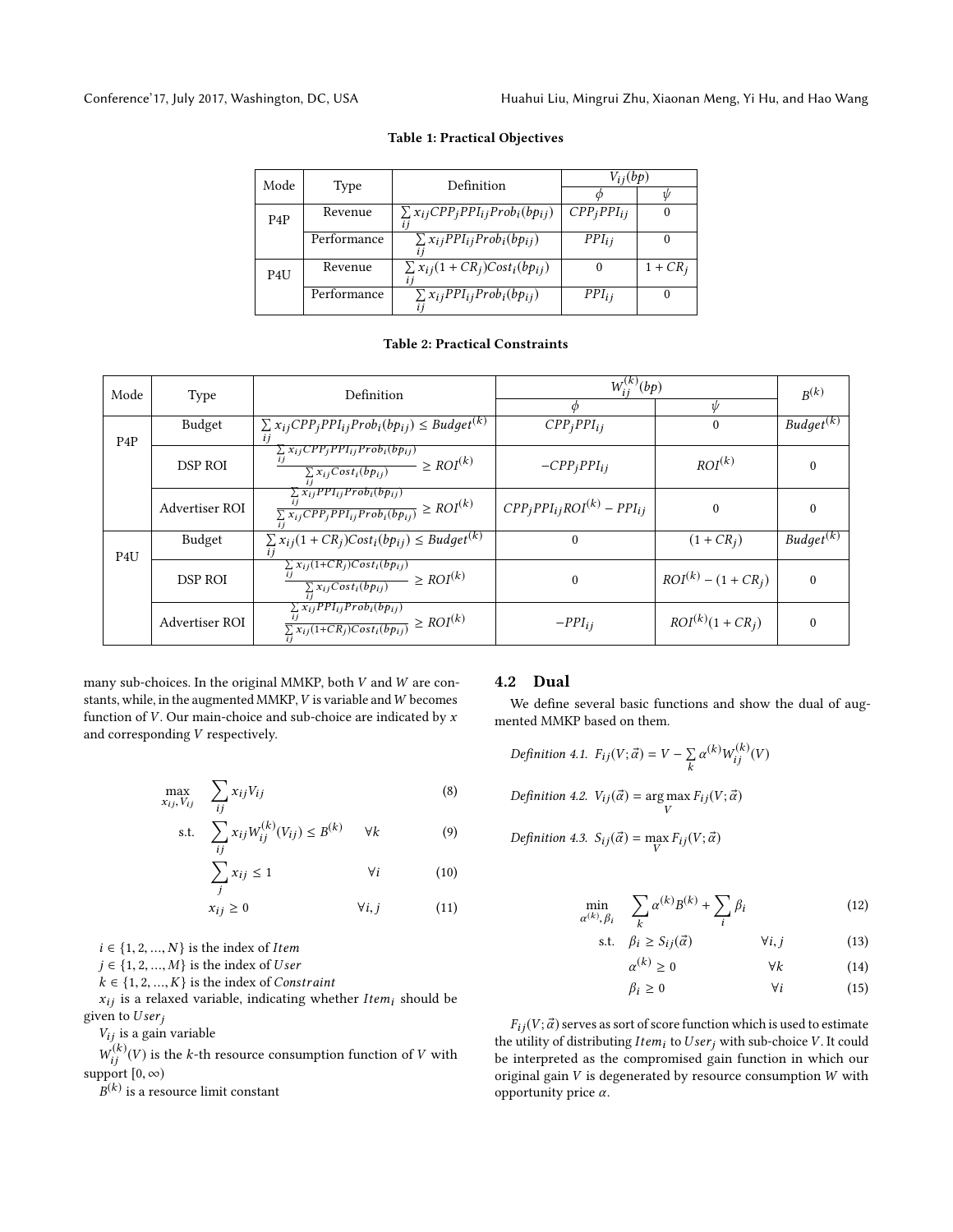<span id="page-4-0"></span>Dual Based DSP Bidding Strategy and its Application Conference' Conference' 17, July 2017, Washington, DC, USA

Table 3: Auxiliary Problems

| Name | Description                    |
|------|--------------------------------|
| р    | outer[inner]                   |
| D    | dualize(P)                     |
| DD   | dualize(dualize(P))            |
| d    | outer[dualize(inner)]          |
| hh   | outer[dualize(dualize(inner))] |

#### 4.3 Strong Duality

The strong duality of augmented MMKP is provable under mild assumption. A brief proof is provided here and more details are revealed in the appendix.

<span id="page-4-1"></span>THEOREM 4.4. If  $W(V)$  is convex function of V, strong duality of augmented MMKP holds.

PROOF. Several auxiliary problems are defined in Table [3.](#page-4-0) P is the primal and could be separated into 2 nested steps. The inner step, given  $x_{ij}$ , maximizes objective with  $V_{ij}$  as variables. The outer step, maximizes objective with  $x_{ij}$  as variables.

Since  $W(V)$  is convex function of V, inner is a strong duality problem, inner = dualize(inner),  $P = d$ . Since dualize(inner) is a strong duality problem, dualize(inner) = dualize(dualize(inner)), d = dd. Since D is a strong duality problem, D = DD. dd and DD happen to have the same form,  $dd = DD$ . As a result,  $P = D$ , strong duality of augmented MMKP holds.  $□$ 

#### 4.4 Dual Based Strategy

With strong duality satisfied, several important properties are claimed about the optimal solution of both primal and dual problems(i.e.  $x_{ij}^*, V_{ij}^*, \vec{\alpha}^*$  and  $\beta_i^*$ ), based on which we propose the dual<br>hased strategy based strategy.

THEOREM 4.5. 
$$
V_{ij}^* = V_{ij}(\vec{\alpha}^*).
$$

THEOREM 4.6.  $x_{ij}^*(\beta_i^* - S_{ij}(\vec{\alpha}^*)) = 0$ .

COROLLARY 4.7. If  $S_{ij}(\vec{\alpha}^*) < 0$ , we have  $x_{ij}^* = 0$ .

PROOF. Since  $S_{ij}(\vec{\alpha}^*) < 0$  and  $\beta_i^* \ge 0$ , we have  $\beta_i^* > S_{ij}(\vec{\alpha}^*)$ . Now that  $\beta_i^* - S_{ij}(\vec{\alpha}^*) > 0$  and  $x_{ij}^* \ge 0$ , taking above theorem into<br>consideration  $x^*$  must be 0, that is *Item*: should not be distributed consideration,  $x_{ij}^*$  must be 0, that is *Item<sub>i</sub>* should not be distributed to *User*: to  $User_i$ . .  $\Box$ 

COROLLARY 4.8. If  $S_{ij_1}(\vec{\alpha}^*) < S_{ij_2}(\vec{\alpha}^*)$ , we have  $x_{i_j}^*$  $i_{j_1}^* = 0.$ 

Proof. Similarly, since  $S_{ij_1}(\vec{\alpha}^*) < S_{ij_2}(\vec{\alpha}^*)$  and  $\beta_i^* \geq S_{ij_2}(\vec{\alpha}^*)$ , however  $\beta_i^* \geq S_{ij_2}(\vec{\alpha}^*)$ . we have  $\beta_i^* > S_{ij_1}(\vec{\alpha}^*)$ . Now that  $\beta_i^* - S_{ij_1}(\vec{\alpha}^*) > 0$  and  $x_{ij_1}^* \ge 0$ ,<br>taking above the cause into consideration  $x^*$ , must be 0, that is taking above theorem into consideration,  $x_{ij_1}^*$  must be 0, that is<br>taking above theorem into consideration,  $x_{ij_1}^*$  must be 0, that is the distributed to dominated  $User_{j_1}$ <br>*Item<sub>i</sub>* should not be distributed to dominated  $User_{j_1}$ . □

THEOREM 4.9. 
$$
\beta_i^*(\sum_j x_{ij}^* - 1) = 0.
$$
   
\nCOROLLARY 4.10. If  $\exists j$  that  $S_{ij}(\vec{\alpha}^*) > 0$ , we have  $\sum_j x_{ij}^* = 1$ .

PROOF. Since  $S_{ij}(\vec{\alpha}^*) > 0$  and  $\beta_i^* \ge S_{ij}(\vec{\alpha}^*)$ , we have  $\beta_i^* > 0$ , we that  $\beta_i^* > 0$  and  $\sum x_i^* = 1 \le 0$  toking above theorem into Now that  $\beta_i^* > 0$  and  $\sum_j x_{ij}^* - 1 \leq 0$ , taking above theorem  $i^* > 0$  and  $\sum_j x_j$ consideration,  $\sum_{j} x_{ij}^{*}$  mu  $i_j^*$  – 1 ≤ 0, taking above theorem into j  $i_j^*$  must be 1, which means  $Item_i$  should not be discarded. □ □

In summary, for each *Item<sub>i</sub>*, every  $User_j$  should propose its own<br>st score  $S^*$  achieved by  $V^*$  *Item*: should be awarded to the best score  $S_{ij}^*$  achieved by  $V_{ij}^*$ . Item<sub>i</sub> should be awarded to the dominating *Hser*<sub>1</sub> if its best score  $S^*$  is positive and discarded if dominating  $\ddot{U}$  ser<sub>j<sup>\*</sup></sub> if its best score  $S_{ij}^*$  is positive and discarded if that is negative. Theoretically speaking while most of which are that is negative. Theoretically speaking, while most of which are determined by above corollaries, behaviors remain undefined in two special cases. First, there might be multiple dominating users with the same best score. Second, the best score of dominating user might be exactly zero. In practice, however, both cases are probably rare due to the high resolution of items and users, and prone to cause relatively limited damage. Ties could be broken by random or heuristics.

| <b>Algorithm 1:</b> Dual Based Strategy for Augmented MMKP                                                                                                                                                       |  |  |  |  |
|------------------------------------------------------------------------------------------------------------------------------------------------------------------------------------------------------------------|--|--|--|--|
| 1 for Item, $\in \mathcal{I}$ do                                                                                                                                                                                 |  |  |  |  |
| for $User_i \in \mathscr{U}$ do<br>$\overline{2}$                                                                                                                                                                |  |  |  |  |
| $F_{ij}(V; \vec{\alpha}^*) = V - \sum_{k} \alpha^{(k)} W_{ij}^{(k)}(V)$<br>3                                                                                                                                     |  |  |  |  |
| $\begin{aligned} V_{ij}^* &= V_{ij}(\vec{\alpha}^*) = \underset{V}{\arg\max} \, F_{ij}(V; \vec{\alpha}^*) \\ S_{ij}^* &= S_{ij}(\vec{\alpha}^*) = \underset{V}{\max} \, F_{ij}(V; \vec{\alpha}^*) \end{aligned}$ |  |  |  |  |
| 5                                                                                                                                                                                                                |  |  |  |  |
| end<br>6                                                                                                                                                                                                         |  |  |  |  |
| $j^*$ = arg max $S_{ij}^*$                                                                                                                                                                                       |  |  |  |  |
| if $S_{ij^*}^* \geq 0$ then<br>8                                                                                                                                                                                 |  |  |  |  |
| bid with (User <sub>j*</sub> , $V_{ij}^*$ )<br>$\boldsymbol{9}$                                                                                                                                                  |  |  |  |  |
| end<br>10                                                                                                                                                                                                        |  |  |  |  |
| 11 end                                                                                                                                                                                                           |  |  |  |  |

#### 4.5 Numeric Optimization

Note that, during the execution of the dual base strategy, only the  $\vec{\alpha}^*$  is mandatory while the others(i.e.  $x_{ij}^*, V_{ij}^*$  and  $\beta_i^*$ ) could be recovered with  $\vec{\alpha}^*$  which makes our strategy starage efficient. Next recovered with  $\vec{a}^*$ , which makes our strategy storage efficient. Next, we propose the numeric method to solve  $\vec{a}^*$ .

Definition 4.11.  $\beta_i(\vec{\alpha}) = \max\{0, S_{ij}(\vec{\alpha}) \forall j\}$ Definition 4.12.  $G_i(\vec{\alpha}) = \sum_{k} \frac{\alpha^{(k)} B^{(k)}}{N}$  $\frac{\partial B^{(k)}}{\partial N} + \beta_i(\vec{\alpha})$ 

By fixing  $\vec{\alpha}$  in the dual problem,  $\beta_i^*$  could be calculated as  $\beta_i^* = \vec{\alpha}$ . Then the dual problem could be rewritten as  $\beta_i(\vec{\alpha})$ . Then the dual problem could be rewritten as

$$
\min_{\vec{\alpha}\geq 0} \sum_{i} G_i(\vec{\alpha}) \tag{16}
$$

and solved by SGD(Stochastic Gradient Descent). Due to the convexity of dual problem, it must converge to the global optimal  $\vec{a}^*$ .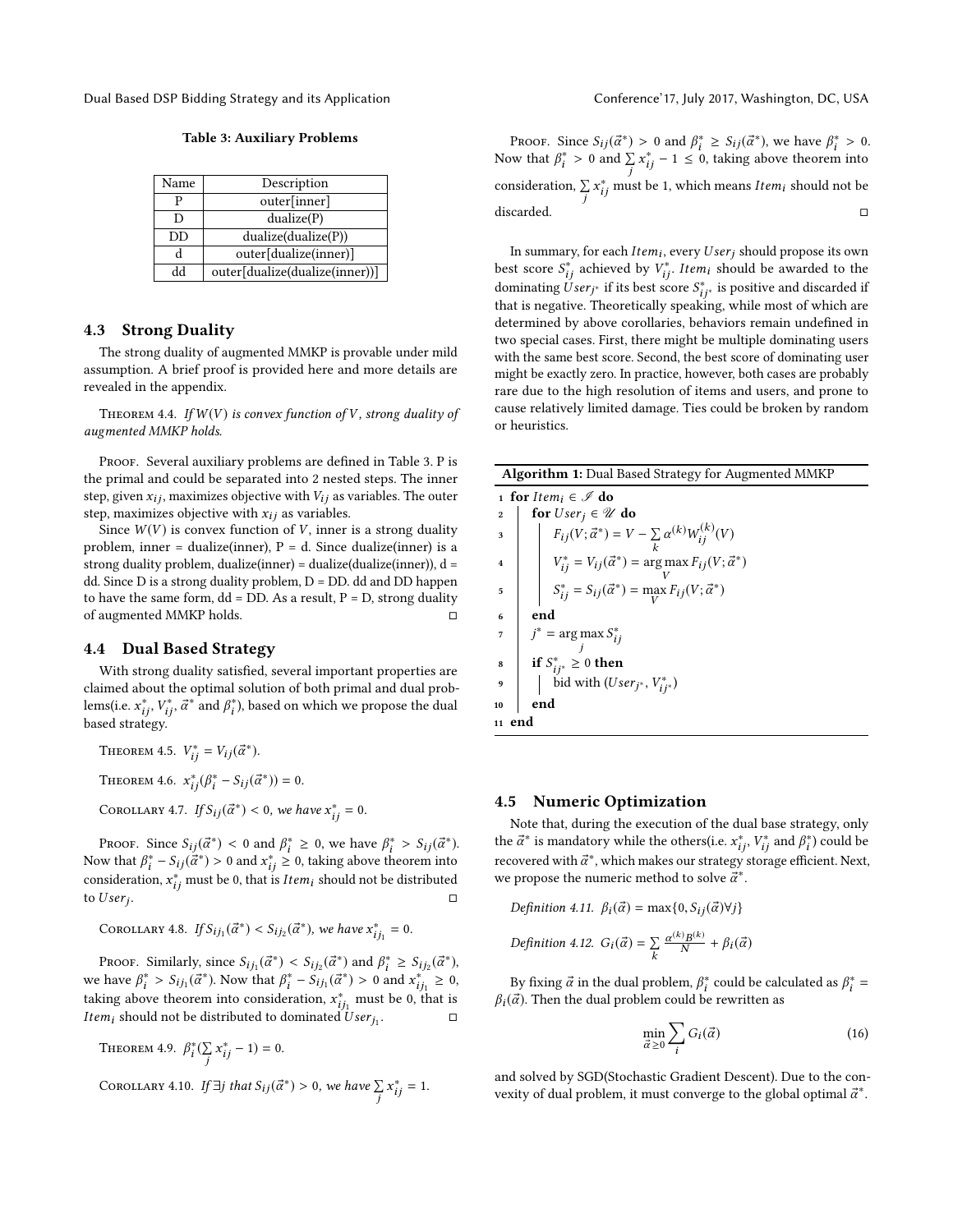## <span id="page-5-0"></span>5 SOLUTION

## 5.1 Dual

We define corresponding basic functions and show the dual of DSP problem based on them.

Definition 5.1. 
$$
F_{ij}(bp; \vec{\alpha}) = V_{ij}(bp) - \sum_k \alpha^{(k)} W_{ij}^{(k)}(bp)
$$
  
Definition 5.2.  $bp_{ij}(\vec{\alpha}) = \arg \max_{bp} F_{ij}(bp; \vec{\alpha})$ 

$$
Definition 5.3. S_{ij}(\vec{\alpha}) = \max_{bp} F_{ij}(bp; \vec{\alpha})
$$

$$
\min_{\alpha^{(k)}, \beta_i} \quad \sum_k \alpha^{(k)} B^{(k)} + \sum_i \beta_i \tag{17}
$$

s.t. 
$$
\beta_i \ge S_{ij}(\vec{\alpha})
$$
  $\forall i, j$  (18)

$$
\alpha^{(k)} \ge 0 \qquad \forall k \qquad (19)
$$

$$
\beta_i \ge 0 \qquad \qquad \forall i \qquad \qquad (20)
$$

Note that, in DSP problem, our sub-choice is indicated by bp rather than *V*. Since  $F_{ij}$  is the linear combination of  $V_{ij}(bp)$  and  $W_{ij}$  ( $F$ ) and  $\psi_{F_{ij}}$  as follows.  $\mathcal{F}_{ij}^{(k)}(bp)$  from  $\mathscr F$  with shared  $p_i(x)$ , it must belong to  $\mathscr F$  too with

$$
\phi_{F_{ij}} = \phi_{V_{ij}} - \sum_{k} \alpha^{(k)} \phi_{W_{ij}^{(k)}}
$$
(21)

$$
\psi_{F_{ij}} = \psi_{V_{ij}} - \sum_{k}^{\dots} \alpha^{(k)} \psi_{W_{ij}^{(k)}}
$$
(22)

In practice, each ad is usually subjected to very limited number of constraints, which makes the calculation of  $\phi_{F_{ij}}$  and  $\psi_{F_{ij}}$  lightweighted.

#### 5.2 Strong Duality

Due to the nice property of  $\mathscr{F}$ , it's easy to check that, as to practical objectives and constraints(Section [3.4\)](#page-2-3),  $W(bp)$  is indeed convex function of  $V(bp)$ , which immediately justifies the strong duality of DSP problem.

<span id="page-5-4"></span>Theorem 5.4. Strong duality of DSP problem holds.

PROOF. According to Theorem [3.4,](#page-2-4)  $V'(bp) > 0$  and  $W(bp)$  must<br>feasible of  $V(bx)$ , According to Theorem 3.7,  $d^2W > 0$  and be function of  $V(bp)$ . According to Theorem [3.7,](#page-2-5)  $\frac{d^2}{dt^2}$ <br> $W(b)$  must be convex function of  $V(b)$ . As a result  $\frac{d^2W}{dV^2} \geq 0$  and<br>t. according to  $W(bp)$  must be convex function of  $V(bp)$ . As a result, according to Theorem 4.4, strong duality of DSP problem holds. Theorem [4.4,](#page-4-1) strong duality of DSP problem holds.

#### <span id="page-5-2"></span>5.3 Dual Based Strategy

With strong duality satisfied, the dual based strategy developed for augmented MMKP is also applicable to DSP problem. Generally speaking,  $bp_{ij}^*$  could be determined without  $p_i(x)$  according to Theorem 3.5. In certain applications  $p_{ix}$  is the same for given in Theorem [3.5.](#page-2-6) In certain applications,  $\psi_{F_{ij}}$  is the same for given *i* and all *j*, then  $j^*$  could also be determined independent of  $p_i(x)$ <br>according to Theorem 3.6. By disposing of  $p_i(x)$  completely from according to Theorem [3.6.](#page-2-7) By disposing of  $p_i(x)$  completely from deciding process, it not only simplifies the computation, but also encourages  $p_i(x)$  free training process.

Conference'17, July 2017, Washington, DC, USA Huahui Liu, Mingrui Zhu, Xiaonan Meng, Yi Hu, and Hao Wang

|                  | 1 for Impression <sub>i</sub> $\in \mathscr{I}$ do                                                                                                                                   |
|------------------|--------------------------------------------------------------------------------------------------------------------------------------------------------------------------------------|
| $\boldsymbol{2}$ | for $Ad_i \in \mathscr{A}$ do                                                                                                                                                        |
| 3                | $\begin{aligned} \phi_{F_{ij}} &= \phi_{V_{ij}} - \sum_k \alpha^{(k)} \phi_{W_{ij}^{(k)}} \\ \psi_{F_{ij}} &= \psi_{V_{ij}} - \sum_k \alpha^{(k)} \psi_{W_{ij}^{(k)}} \end{aligned}$ |
|                  |                                                                                                                                                                                      |
| 5                | $F_{ij}(bp; \vec{\alpha}^*) = \int_0^{bp} (\phi_{F_{ij}} + \psi_{F_{ij}} x)p_i(x)dx$                                                                                                 |
| 6                | $b p_{ij}^* = b p_{ij}(\vec{\alpha}^*) = \arg \max F_{ij}(b p; \vec{\alpha}^*) = -\phi_{F_{ij}}/\psi_{F_{ij}}$                                                                       |
| 7                | $S_{ij}^* = S_{ij}(\vec{\alpha}^*) = \max_{h,n} F_{ij}(bp; \vec{\alpha}^*)$                                                                                                          |
| 8                | end                                                                                                                                                                                  |
| 9                | $j^*$ = arg max $S_{ij}^*$                                                                                                                                                           |
| 10               | if $S_{ij^*}^* \geq 0$ then                                                                                                                                                          |
| 11               | bid with $(Ad_{j^*}, bp_{ij^*}^*)$                                                                                                                                                   |
| 12               | end                                                                                                                                                                                  |
| 13 end           |                                                                                                                                                                                      |

## <span id="page-5-3"></span>5.4 Numeric Optimization

The numeric method developed for augmented MMKP is also applicable to DSP problem. It's easy to prove that  $\frac{d\beta_i(\vec{\alpha})}{d\alpha^{(k)}}$  must be either  $-W^{(k)}_{ij}(bp_{ij}(\vec{\alpha}))$  if the best score of the dominating  $Ad_j$  is<br>positive or 0 otherwise. This optimization method, though generally positive or 0 otherwise. This optimization method, though generally applicable, requires explicit modeling of  $p_i(x)$ .

Through executing our strategy in production environment, the randomized version of  $W_{ij}^{(k)}(b p_{ij}(\vec{\alpha}))$  is revealed and the gradients<br>could be approximated with these feedbacks. This optimization could be approximated with these feedbacks. This optimization method is  $p_i(x)$  free and much easier to implement.

## <span id="page-5-1"></span>6 SIMULATION

#### 6.1 Methodology

To eliminate the uncertainty, our strategy is verified in P4P and P4U modes through simulation. Due to the limited space, we focus on the P4P mode in the rest of Section [6.](#page-5-1)

There are two simulation cases, i.e. one for revenue maximization and the other for performance maximization. Two mocked ads  $Ad<sub>1</sub>$ and  $Ad_2$  are created with  $CPP_1 = 1$  and  $CPP_2 = 2$ . Four mocked constraints are listed in Table [4.](#page-6-1) Budget of  $Ad_1$  and  $Ad_2$  are 20 and 10 respectively. The global DSP ROI lower bound is 2, while the global advertiser ROI lower bound is 0.5. As suggested by [\[4\]](#page-9-14),  $p(x)$ is assumed to be log normal distribution  $p(x; \mu, \sigma)$  with mean  $\mu$  and standard deviation  $\sigma$  as parameters. To mock the impressions, 200 tuples  $\lt \mu_i$ ,  $\sigma_i$ ,  $PPI_{i1}$ ,  $PPI_{i2}$  are drawn randomly.<br>Once the configurations are ready  $\vec{\sigma}^*$  are solved

Once the configurations are ready,  $\vec{\alpha}^*$  are solved by SGD(Section). After that the dual based strategy is applied on the same cases [5.4\)](#page-5-3). After that, the dual based strategy is applied on the same cases and the consequent statistics are collected.

## 6.2 Results and Analysis

The statistics and  $\vec{\alpha}^*$  are listed in Table [5.](#page-7-0) In both cases, all courses have non-negative surplus and no constraint is violated resources have non-negative surplus and no constraint is violated. In addition, the gap between primal and dual objective values is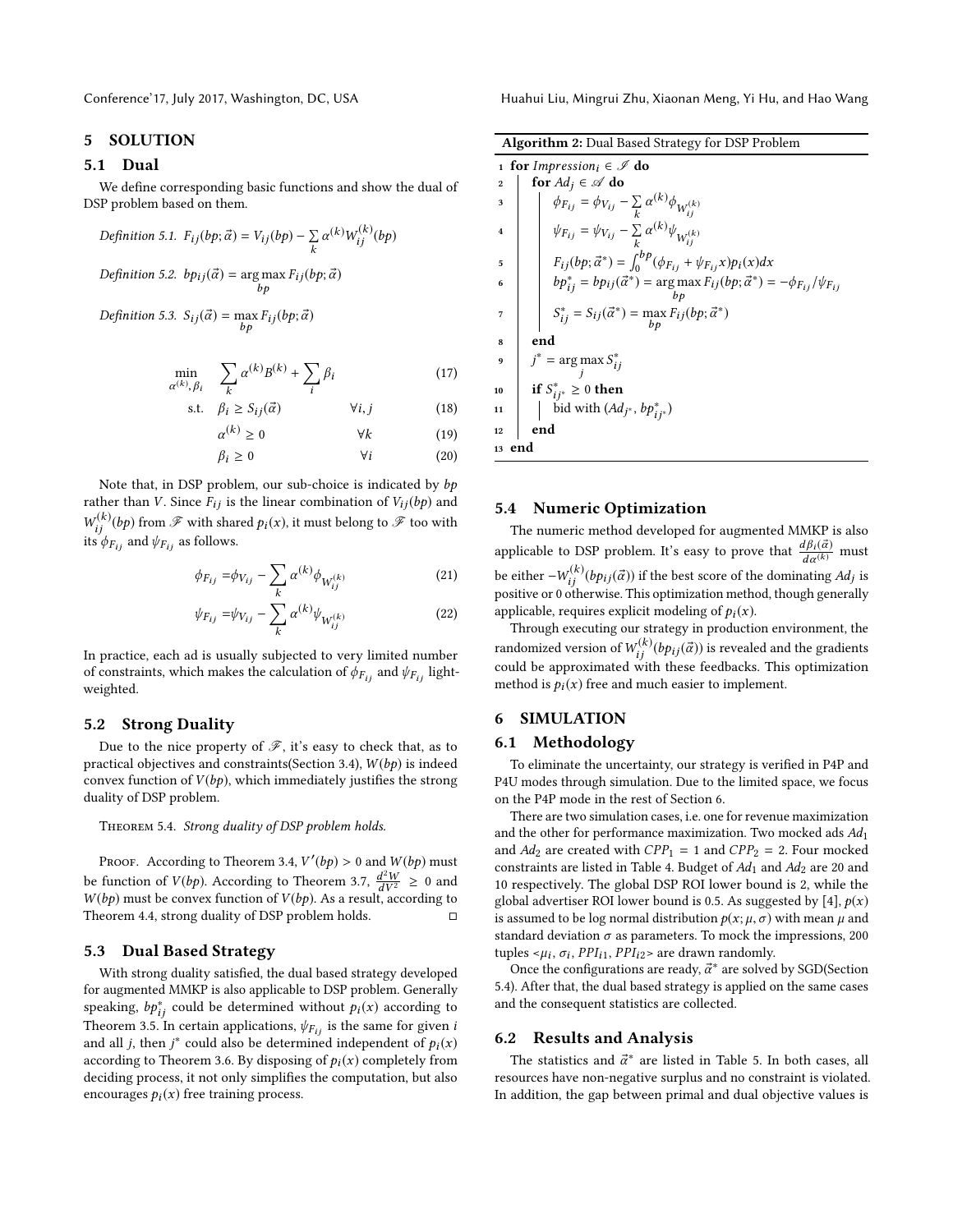<span id="page-6-1"></span>Dual Based DSP Bidding Strategy and its Application Conference' Conference' 17, July 2017, Washington, DC, USA

| k | Type           | Parameter                | Scope            |
|---|----------------|--------------------------|------------------|
|   | Budget         | $Budget^{(k)}$<br>$= 20$ | $\{Ad_1\}$       |
|   | Budget         | $Budget^{(k)}$<br>$= 10$ | $\{Ad_2\}$       |
| 3 | <b>DSP ROI</b> | $ROI^{(k)} = 2$          | $\{Ad_1, Ad_2\}$ |
|   | Advertiser ROI | $ROI^{(k)}$<br>$= 0.5$   | $\{Ad_1, Ad_2\}$ |
|   |                |                          |                  |

negligible(Theorem [5.4\)](#page-5-4). As mentioned earlier, the  $\alpha^*$  serves as so called opportunity price of the resource Intuitively speaking waste called opportunity price of the resource. Intuitively speaking, waste of resource with positive surplus shouldn't lead to any opportunity cost. As a result, the corresponding  $\alpha^*$  tends to be 0.

## <span id="page-6-0"></span>7 APPLICATION

## 7.1 Scenario

We also deploy our strategy in the DSP platform of Alibaba. In our application, advertisers set budgets and pay for clicks, while DSP is willing to maximize revenue under daily global DSP ROI constraint. There are so many ads in our inventory that it's impossible to go through each ad before auction deadline. Although these budgets are quite large totally, they are relatively small on average.

With well calibrated CPP and PPI predictors, the problem could be transformed equivalently into one in P4P mode. And to meet the latency requirement, the whole deciding process is decomposed into two stages with so called logical ad.

Logical ad should be seen as proxy of physical ads and binded with specific ad retrieval algorithm. In the first stage, DSP is supposed to make decisions among just a few logical ads and respond in time. In the second stage, once the chosen logical ad wins the auction, physical ad is lazily retrieved with corresponding algorithm.



Figure 2: Real Time Bidding with Logical Ad

Our logical ads are actually based on 4 heterogeneous ad retrieval algorithms whose details are beyond the scope of this document. These algorithms are sorted by their historical performance in descending orders and 4 logical ads are constructed correspondingly.

In summary, our problem could be approximately modeled as, given 4 logical ads with literally unlimited budget, maximizing revenue under daily global DSP ROI constraint in P4P mode. Since there is only one resource constraint, superscript  $k$  is omitted and ROI is short for global DSP ROI in the rest of Section [7.](#page-6-0)

According to our theory, we have  $\phi_{F_{ij}} = (1 + \alpha)CPP_jPPI_{ij}$  and  $\psi_{F_{ij}} = -\alpha ROI$ . Since  $\psi_{F_{ij}}$  is always  $-\alpha ROI$ , no  $p_i(x)$  is required in deciding process as discussed in Section [5.3.](#page-5-2) To take full advantage of that, we adopt a simplified version of the  $p_i(\boldsymbol{x})$  free optimization method suggested in Section [5.4,](#page-5-3) i.e.  $\alpha' = \frac{ROI}{ActualROI(\alpha)} \alpha$ .

### 7.2 Experiment Groups

We compare our strategy with a variation of linear bidding strat-egy. In [\[14\]](#page-9-1), it's suggested that  $b p_{ij} = \frac{ActualCTR_{ij}}{CTRR_{ij}}$  Bid with Bid<br>set by operation team. However, unlike  $ActualCTR_{ij}$  which is in set by operation team. However, unlike  $ActualCTR_{ij}$  which is in-<br>dependent of hn:  $ActualDCU$ ; indeed varies with it. As a result dependent of  $bp_{ij}$ , ActualROI<sub>ij</sub> indeed varies with it. As a result, we iteratively update  $bp_{ij}$  with  $bp'_{ij} = \frac{ActualROI_i(bp_{ij})}{ROI} Bid.$ <br>We also apply optimal RTB theory to our application for compar-

ison. According to [\[21\]](#page-9-2), we model the win probability as  $w(bp;c)$  =  $\frac{bp}{c+bp}$  and bid with  $bp_{ij} = \sqrt{\frac{cCPp_jPPI_{ij}}{ROI}}(1 + \frac{1}{\lambda})$ <br>c is fitted with method proposed by [16] and *i*  $\frac{1}{\lambda}$ ) +  $c^2$  – c, in which c is fitted with method proposed by [\[16\]](#page-9-15) and  $\lambda$  is iteratively tuned<br>with  $1' = ROI$ with  $\lambda' = \frac{ROI}{ActualROI(\lambda)} \lambda$ .

 $\lim_{\Delta t \to \Delta t} \frac{A_{\text{c} t} - A_{\text{c} t} - A_{\text{c} t} - A_{\text{c} t} - A_{\text{c} t}}{\Delta t}$  four experiment groups are shown in Table [6.](#page-7-1) The first three groups are designed to compare different strategies with single logical ad, while the last group is used to test our strategy with multiple logical ads.

To eliminate potential bias, the experiment lasts for a whole ordinary week. Bidding opportunities are distributed to each group randomly with equal probability. For fairness, the same CPP and PPI predictors are shared by all groups. The lower bound of daily ROI is set to 3.5.

Strategy parameters(i.e.  $bp_{ij}$ ,  $\lambda$  and  $\alpha$ ) are randomly initialized and periodically adjusted with actual ROI since last update. The period is set to 24 hours for the LIN group due to the data sparseness and 10 minutes as to the others for robustness and faster convergence. Note that the more frequent update introduces inexplicitly a 10 minutes ROI constraint which is stricter than the daily one and might degenerate the theoretical optimal.

## 7.3 Results and Analysis

For each group, the daily statistics of four metrics are plotted in Figure [3,](#page-7-2) namely revenue, actual ROI, number of winning impressions and revenue per winning impression.

The LIN, though with theoretical optimal intact, tends to earn less revenue than the others in practice. In addition, it usually violates the daily ROI constraint seriously, so it's an inferior strategy.

Compared with the  $DB_s$  who claims a linear relationship between bid price and expected revenue, the ORTB, derived from first price auction assumption, suggests a non-linear one. It is biased towards the impressions with low expected revenue and against those with high expected revenue, which leads to more impressions and lower averaged quality. While the daily ROI constraint is satisfied by both strategies, the  $DB_s$  earns more revenue than the ORTB. As a result, the  $DB_s$  is superior theoretically and practically.

The  $DB_m$ , as an ensemble of four ad retrieval algorithms, achieves the most revenue without violation of the daily ROI constraint and becomes the best strategy.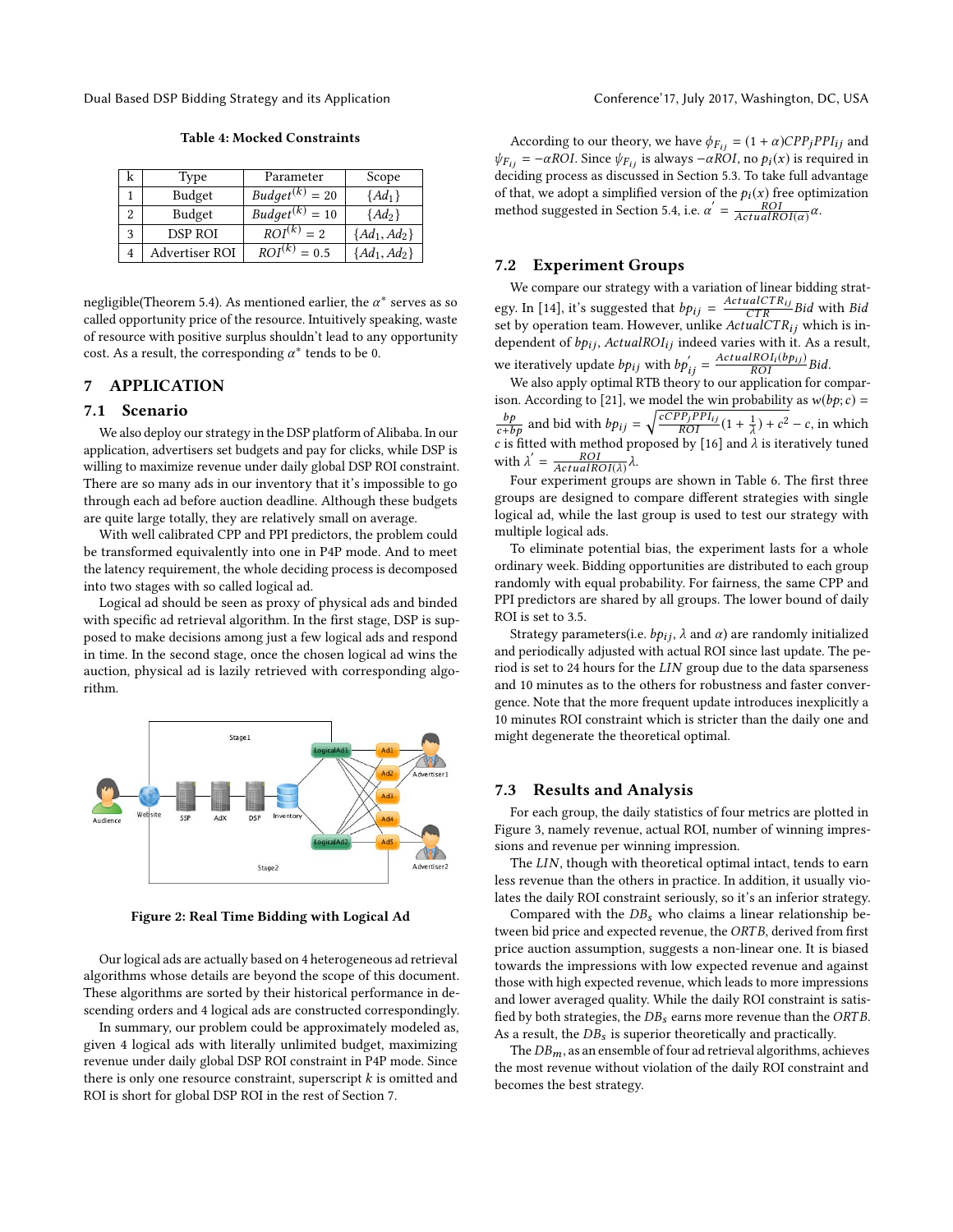<span id="page-7-0"></span>

| Case              | Description                 | Primal | Resource<br>Dual |                  |        | $\alpha^*$  |          |       |
|-------------------|-----------------------------|--------|------------------|------------------|--------|-------------|----------|-------|
|                   |                             |        |                  | $\boldsymbol{k}$ | Limit  | Consumption | Surplus  |       |
| Case <sub>1</sub> | Revenue<br>Maximization     |        |                  | 1                | 20.000 | 0.865       | 19.135   | 0.000 |
|                   |                             | 2.164  | 2.164            | $\overline{c}$   | 10.000 | 1.299       | 8.701    | 0.000 |
|                   |                             |        |                  | 3                | 0.000  | 0.000       | 0.000    | 4.749 |
|                   |                             |        |                  | $\overline{4}$   | 0.000  | $-0.433$    | 0.433    | 0.000 |
| Case <sub>2</sub> | Performance<br>Maximization |        |                  | 1                | 20.000 | 1.100       | 18.900   | 0.000 |
|                   |                             | 1.590  | 1.590            | 2                | 10.000 | 0.979       | 9.021    | 0.000 |
|                   |                             |        |                  | 3                | 0.000  | 2.747       | $-2.747$ | 3.654 |
|                   |                             |        |                  | $\overline{4}$   | 0.000  | $-0.550$    | 0.550    | 0.000 |

# Table 5: Statistics and  $\alpha^*$

#### Table 6: Experiment Groups

<span id="page-7-1"></span>

| Group  | Inventory                                 | Strategy    | $bp_{ij}$                                                         | <b>Iteration</b>                                                    | Period     |
|--------|-------------------------------------------|-------------|-------------------------------------------------------------------|---------------------------------------------------------------------|------------|
| LIN    | ${LocalAd}_1$                             | Linear      | $bp_{ii}$                                                         | $\overline{ActualROI_i(bp_{ij})}$ Bid<br>$bp_i$<br>$\overline{ROI}$ | 24 hours   |
| ORTB   | ${LocalAd}_1$                             | Optimal RTB | $1c\overline{CPP_jPPI_{ij}}(1+1)$<br>$-\frac{1}{2}$ ) + $c^2$ – c | ROI<br>$ActualROI(\lambda)$ <sup><math>\Lambda</math></sup>         |            |
| $DB_s$ | ${LocalAd}_1$                             | Dual Based  | $\frac{CPP_jPPI_{ij}}{ROI}(1+\frac{1}{\alpha})$                   | $rac{ROI}{ActualROI(\alpha)}$ $\alpha$                              | 10 minutes |
| $DB_m$ | $\{LogicalAd_j   j \in \{1, 2, 3, 4\}\}\$ |             |                                                                   |                                                                     |            |

<span id="page-7-2"></span>

Figure 3: Experiment Results

## 8 CONCLUSIONS AND FUTURE WORKS

In this document, we propose a dual based DSP bidding strategy derived from second price auction assumption according to convex optimization theory. Our strategy is verified through simulation and outperforms state-of-the-art strategies in real application. It's a theoretically solid and practically effective strategy with simple implementation and various applications.

Three problems remain unsolved and deserve further study. First, is there a better way to solve  $\vec{\alpha}^*$  of large scale in dynamic environ-<br>ment? On the one hand, in a typical DSP, there will be millions ment? On the one hand, in a typical DSP, there will be millions of constraints shared by similar number of ads. Each of the constraints deserves a  $\alpha$ , which makes the vector  $\vec{\alpha}$  very large. On the other hand, billions of impressions are broadcast by AdX every day and bid by hundreds of DSPs simultaneously. The bidding strategies are interactively adjusted by DSPs and the inventories are frequently updated by advertisers, which makes the bidding landscape unstable. Both properties make the  $\vec{\alpha}^*$  hard to solve.<br>Second how to construct and index logical ads automatically

Second, how to construct and index logical ads automatically in massive ads applications, balancing latency and performance? It's obvious that both deciding and training processes share the same ad evaluation and maximum determination style, which makes their computational complexities linearly related with the number of candidate logical ads. At one extreme, each ad is represented by exactly one logical ad, and the consequent latency is unacceptable. At the other extreme, all ads are represented by the only logical ad, while the performance might be seriously degenerated. A proper compromise combined with efficient indexing tricks will accelerate both processes by orders of magnitude.

Third, how to optimally break ties when they are common and critical? Take an imaginary scenario for example. DSP is willing to maximize its revenue in P4P mode. There are two identical ads with the same CPP and PPI, but they are targeted to overlapped sets of impressions and subjected to different budget constraints. In this circumstance, resolution of impressions and ads is extremely low and ties are very prevalent. To tackle the tie breaking problem, we might try randomized soft-max instead of hard-max during ad selection. However, the theoretical soundness and practical effectiveness of this tie breaking strategy are to be verified.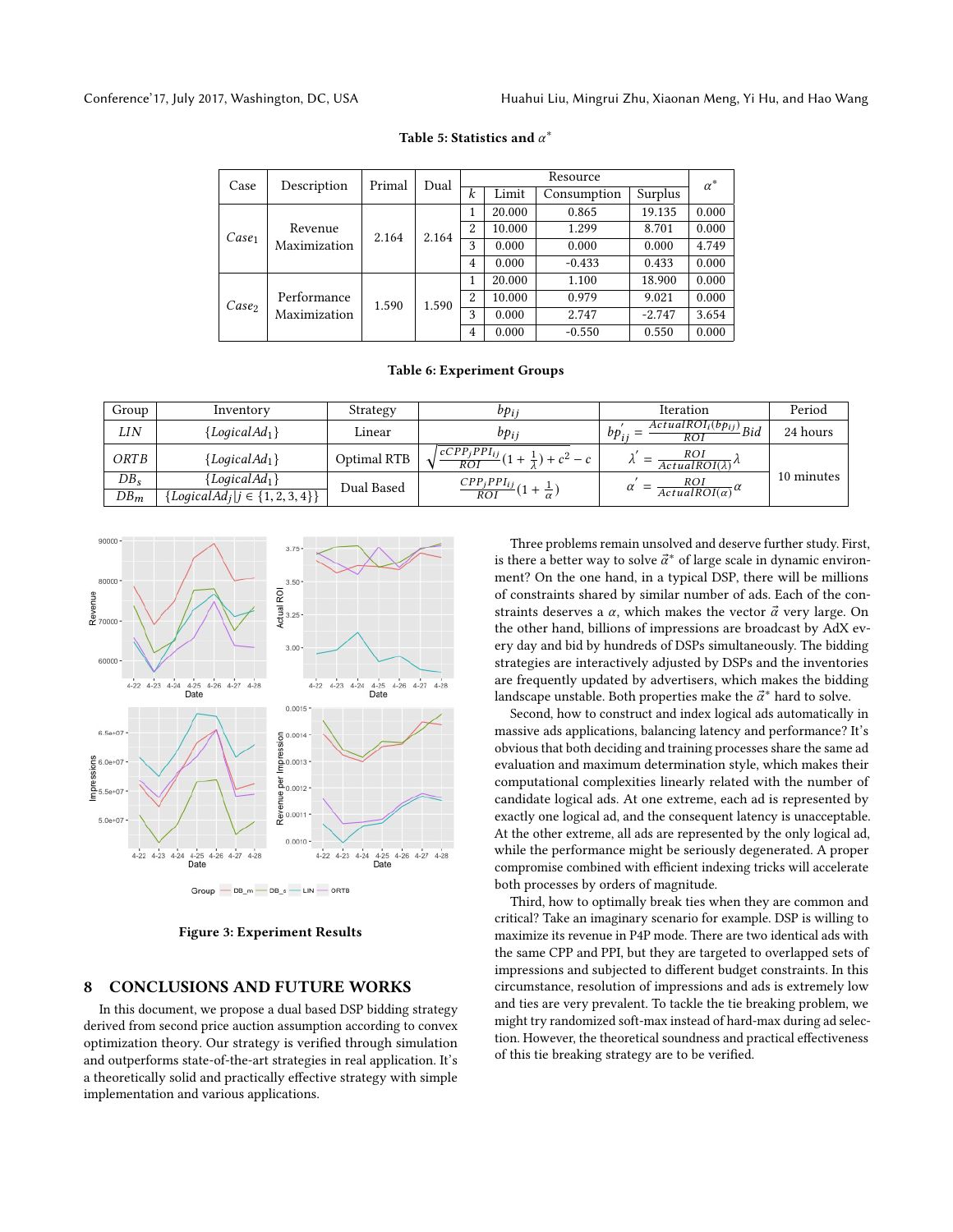Dual Based DSP Bidding Strategy and its Application Conference' 17, July 2017, Washington, DC, USA

# A STRONG DUALITY PROOF

Here we give the detailed proof of the strong duality. We first prove that  $P \le D$  by dualizing P.

$$
P = - \min_{\substack{x_{ij}, y_{ij} \\ \sum_{ij} x_{ij} \le 1}} \{- \sum_{ij} x_{ij} v_{ij} \}
$$
  
\n
$$
= - \min_{\substack{x_{ij}, y_{ij} \\ \sum_{ij} x_{ij} \le 1}} \max_{(k, k, y_{ij}) \le 0} \{- \sum_{ij} x_{ij} v_{ij}
$$
  
\n
$$
+ \sum_{k} \alpha^{(k)} [\sum_{ij} x_{ij} w_{ij}^{(k)} (v_{ij}) - B^{(k)}]
$$
  
\n
$$
+ \sum_{i} \beta_{i} (\sum_{j} x_{ij} - 1) + \sum_{ij} y_{ij} (-x_{ij}) \}
$$
  
\n
$$
= - \min_{x_{ij}, y_{ij}} \{ \max_{\alpha^{(k)}, \beta_{i}, y_{ij} \ge 0} \{- \sum_{k} \alpha^{(k)} B^{(k)} - \sum_{i} \beta_{i} \}
$$
  
\n
$$
+ \sum_{ij} x_{ij} [-v_{ij} + \sum_{k} \alpha^{(k)} W_{ij}^{(k)} (v_{ij}) + \beta_{i} - \gamma_{ij}] \}
$$
  
\n
$$
\le - \max_{\alpha^{(k)}, \beta_{i}, y_{ij} \ge 0} \{ \min_{x_{ij}, y_{ij}} \{- \sum_{k} \alpha^{(k)} B^{(k)} - \sum_{i} \beta_{i} \}
$$
  
\n
$$
+ \sum_{ij} x_{ij} [-v_{ij} + \sum_{k} \alpha^{(k)} W_{ij}^{(k)} (v_{ij}) + \beta_{i} - \gamma_{ij}] \}
$$
  
\n
$$
= - \max_{\alpha^{(k)}, \beta_{i} \ge 0} \{- \sum_{k} \alpha^{(k)} B^{(k)} - \sum_{i} \beta_{i} \}
$$
  
\n
$$
= \min_{\alpha^{(k)}, \beta_{i} \ge 0} \{ \sum_{k} \alpha^{(k)} B^{(k)} - \sum_{i} \beta_{i} \}
$$
  
\n
$$
= \min_{\alpha^{(k)}, \beta_{i} \ge 0} \{ \sum_{k} \alpha^{(k)} B^{(k)} + \sum_{i} \beta_{i} \}
$$
  
\n
$$
= D
$$

 $=D$ <br>Next, we prove that D = DD by dualizing DD.

$$
D = \min_{\alpha^{(k)}, \beta_i} \{ \max_{x_{ij}, \zeta^{(k)}, \eta_i \ge 0} \{ \sum_k \alpha^{(k)} B^{(k)} + \sum_i \beta_i
$$
  
+ 
$$
\sum_{ij} x_{ij} [S_{ij}(\vec{\alpha}) - \beta_i]
$$
  
+ 
$$
\sum_k \zeta^{(k)} (-\alpha^{(k)}) + \sum_i \eta_i (-\beta_i) \}
$$
  
= 
$$
\min_{\alpha^{(k)}, \beta_i} \{ \max_{x_{ij}, \zeta^{(k)}, \eta_i \ge 0} \{ \sum_k \alpha^{(k)} (B^{(k)} - \zeta^{(k)})
$$
  
+ 
$$
\sum_i \beta_i (1 - \sum_j x_{ij} - \eta_i) + \sum_{ij} x_{ij} S_{ij}(\vec{\alpha}) \}
$$
  
= 
$$
\max_{x_{ij}, \zeta^{(k)}, \eta_i \ge 0} \{ \min_{\alpha^{(k)}, \beta_i} \{ \sum_k \alpha^{(k)} (B^{(k)} - \zeta^{(k)})
$$
  
+ 
$$
\sum_i \beta_i (1 - \sum_j x_{ij} - \eta_i) + \sum_{ij} x_{ij} S_{ij}(\vec{\alpha}) \}
$$
  
= 
$$
\max_{x_{ij}, \zeta^{(k)} \ge 0} \{ \min_{\alpha^{(k)}} \{ \sum_k \alpha^{(k)} (B^{(k)} - \zeta^{(k)}) + \sum_j x_{ij} S_{ij}(\vec{\alpha}) \} \}
$$
  
= DD

After that, we prove that  $P = d$  by dualizing the inner step of  $P$ with the outer step unchanged.

$$
P = \max_{\substack{x_{ij} \geq 0 \\ \sum_{j} x_{ij} \leq 1}} \{ \max_{\substack{\sum_{j} x_{ij} \leq 1 \\ \sum_{j} x_{ij} \leq 1}} \sum_{\substack{\sum_{j} x_{ij} W_{ij}^{(k)}(V_{ij}) \leq B^{(k)}}} \{ - \sum_{ij} x_{ij} V_{ij} \}
$$
\n
$$
= \max_{\substack{x_{ij} \geq 0 \\ \sum_{j} x_{ij} \leq 1}} \{ - \min_{\substack{\sum_{j} x_{ij} W_{ij}^{(k)}(V_{ij}) \leq B^{(k)}}} \{ - \sum_{ij} x_{ij} V_{ij} \}
$$
\n
$$
= \max_{\substack{x_{ij} \geq 0 \\ \sum_{j} x_{ij} \leq 1}} \{ - \min_{V_{ij}} \{ \max_{\alpha(k) \geq 0} \{ - \sum_{ij} x_{ij} V_{ij} \}
$$
\n
$$
+ \sum_{k} \alpha^{(k)} \left[ \sum_{j} x_{ij} W_{ij}^{(k)}(V_{ij}) - B^{(k)} \right] \} \}
$$
\n
$$
= \max_{\substack{x_{ij} \geq 0 \\ \sum_{j} x_{ij} \leq 1}} \{ - \min_{V_{ij}} \{ \max_{\alpha(k) \geq 0} \{ - \sum_{k} \alpha^{(k)} B^{(k)} \}
$$
\n
$$
+ \sum_{j} x_{ij} \left[ -V_{ij} + \sum_{k} \alpha^{(k)} W_{ij}^{(k)}(V_{ij}) \right] \} \}
$$
\n
$$
= \max_{\substack{x_{ij} \geq 0 \\ \sum_{j} x_{ij} \leq 1}} \{ - \max_{\alpha(k) \geq 0} \{ \max_{V_{ij}} \{ - \sum_{k} \alpha^{(k)} B^{(k)} - \sum_{j} x_{ij} S_{ij}(\vec{\alpha}) \} \}
$$
\n
$$
= \max_{\substack{x_{ij} \geq 0 \\ \sum_{j} x_{ij} \leq 1}} \{ - \max_{\alpha(k) \geq 0} \{ - \sum_{k} \alpha^{(k)} B^{(k)} - \sum_{j} x_{ij} S_{ij}(\vec{\alpha}) \} \}
$$
\n
$$
= \max_{\substack{x_{ij} \geq 0 \\ \sum_{j} x_{ij} \leq
$$

At last, we prove that  $\mathbf{d} = \mathbf{d} \mathbf{d}$  by dualizing the inner step of  $\mathbf{d}$ with the outer step unchanged.

$$
d = \max_{\substack{x_{ij} \geq 0 \\ \sum_{j} x_{ij} \leq 1}} \{ \max_{\alpha^{(k)} \ \zeta^{(k)} \geq 0} \{ \sum_{k} \alpha^{(k)} B^{(k)} + \sum_{ij} x_{ij} S_{ij}(\vec{\alpha}) + \sum_{j} x_{ij} S_{ij}(\vec{\alpha}) \}
$$
  
+ 
$$
\sum_{k} \zeta^{(k)}(-\alpha^{(k)}) \} \}
$$
  
= 
$$
\max_{\substack{x_{ij} \geq 0 \\ \sum_{j} x_{ij} \leq 1}} \{ \min_{\alpha^{(k)} \ \zeta^{(k)} \geq 0} \{ \sum_{k} \alpha^{(k)} (B^{(k)} - \zeta^{(k)}) + \sum_{ij} x_{ij} S_{ij}(\vec{\alpha}) \} \} \}
$$
  
= 
$$
\max_{\substack{x_{ij} \geq 0 \\ \sum_{j} x_{ij} \leq 1}} \{ \max_{\zeta^{(k)} \geq 0} \alpha^{(k)} \} \{ \sum_{k} \alpha^{(k)} (B^{(k)} - \zeta^{(k)}) + \sum_{ij} x_{ij} S_{ij}(\vec{\alpha}) \} \}
$$
  
= 
$$
\max_{\substack{x_{ij}, \zeta^{(k)} \geq 0 \\ \sum_{j} x_{ij} \leq 1}} \{ \min_{\alpha^{(k)} \ \zeta^{(k)} \geq 0} \alpha^{(k)} (B^{(k)} - \zeta^{(k)}) + \sum_{ij} x_{ij} S_{ij}(\vec{\alpha}) \} \}
$$
  
= 
$$
\frac{1}{2} \alpha^{(k)} \frac{1}{2} \alpha^{(k)} \frac{1}{2} \alpha^{(k)} \frac{1}{2} \alpha^{(k)} \frac{1}{2} \alpha^{(k)} \frac{1}{2} \alpha^{(k)} \frac{1}{2} \alpha^{(k)} \frac{1}{2} \alpha^{(k)} \frac{1}{2} \alpha^{(k)} \frac{1}{2} \alpha^{(k)} \frac{1}{2} \alpha^{(k)} \frac{1}{2} \alpha^{(k)} \frac{1}{2} \alpha^{(k)} \frac{1}{2} \alpha^{(k)} \frac{1}{2} \alpha^{(k)} \frac{1}{2} \alpha^{(k)} \frac{1}{2} \alpha^{(k)} \frac{1}{2} \alpha^{(k)} \frac{1}{2} \alpha^{(k)} \frac{1}{2}
$$